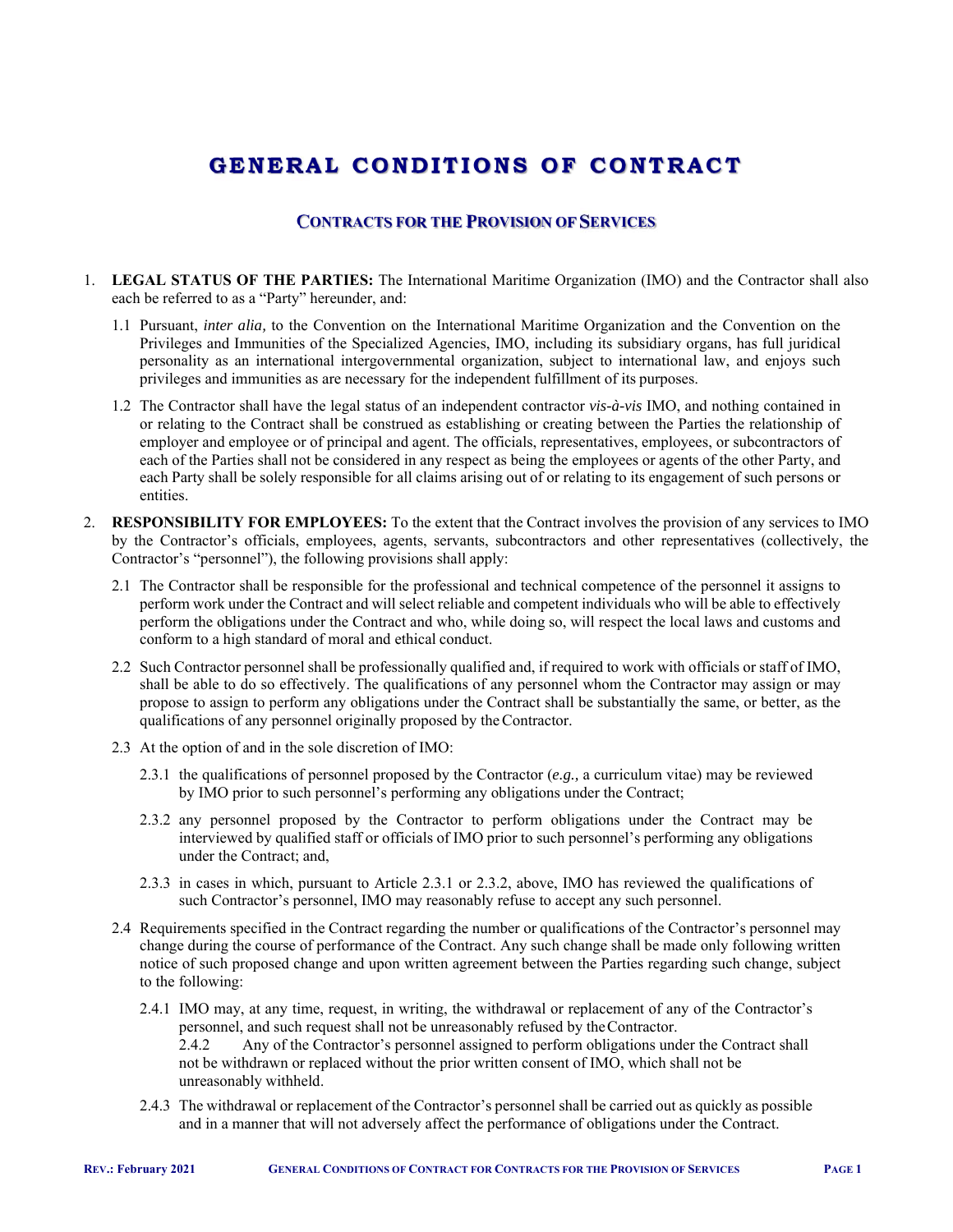- 2.4.4 All expenses related to the withdrawal or replacement of the Contractor's personnel shall, in all cases, be borne exclusively by the Contractor.
- 2.4.5 Any request by IMO for the withdrawal or replacement of the Contractor's personnel shall not be considered to be a termination, in whole or in part, of the Contract, and IMO shall not bear any liability in respect of such withdrawn or replaced personnel.
- 2.4.6 If a request for the withdrawal or replacement of the Contractor's personnel is *not* based upon a default by or failure on the part of the Contractor to perform its obligations in accordance with the Contract, the misconduct of the personnel, or the inability of such personnel to reasonably work together with IMO officials and staff, then the Contractor shall not be liable by reason of any such request for the withdrawal or replacement of the Contractor's personnel for any delay in the performance by the Contractor of its obligations under the Contract that is substantially the result of such personnel's being withdrawn or replaced.
- 2.5 Nothing in Articles 2.2, 2.3 and 2.4, above, shall be construed to create any obligations on the part of IMO with respect to the Contractor's personnel assigned to perform work under the Contract, and such personnel shall remain the sole responsibility of the Contractor.
- 2.6 The Contractor shall be responsible for requiring that all personnel assigned by it to perform any obligations under the Contract and who may have access to any premises or other property of IMO shall:
	- 2.6.1 undergo or comply with security screening requirements made known to the Contractor by IMO, including but not limited to, a review of any criminal history;
	- 2.6.2 when within IMO premise, display such identification as may be approved and furnished by IMO security officials, and that upon the withdrawal or replacement of any such personnel or upon termination or completion of the Contract, such personnel shall immediately return any such identification to IMO for cancellation.
- 2.7 Within one working day after learning that any of Contractor's personnel who have access to any IMO premises have been charged by law enforcement authorities with an offense other than a minor traffic offense, the Contractor shall provide written notice to inform IMO about the particulars of the charges then known and shall continue to inform IMO concerning all substantial developments regarding the disposition of such charges.
- 2.8 All operations of the Contractor, including without limitation, storage of equipment, materials, supplies and parts, within IMO premises shall be confined to areas authorized or approved by IMO. The Contractor's personnel shall not enter or pass through and shall not store or dispose of any of its equipment or materials in any areas within IMO premises without appropriate authorization from IMO.

## **3. ASSIGNMENT:**

- 3.1 Except as provided in Article 3.2, below, the Contractor may not assign, transfer, pledge or make any other disposition of the Contract, of any part of the Contract, or of any of the rights, claims or obligations under the Contract except with the prior written authorization of IMO. Any such unauthorized assignment, transfer, pledge or other disposition, or any attempt to do so, shall not be binding on IMO. Except as permitted with respect to any approved subcontractors, the Contractor shall not delegate any of its obligations under this Contract, except with the prior written consent of IMO. Any such unauthorized delegation, or attempt to do so, shall not be binding on IMO.
- *3.2* The Contractor may assign or otherwise transfer the Contract to the surviving entity resulting from a reorganization of the Contractor's operations, *provided that:* 
	- 3.2.1 such reorganization is not the result of any bankruptcy, receivership or other similar proceedings; *and,*
	- 3.2.2 such reorganization arises from a sale, merger, or acquisition of all or substantially all of the Contractor's assets or ownership interests; *and*,
	- 3.2.3 the Contractor promptly notifies IMO about such assignment or transfer at the earliest opportunity; *and*,
	- 3.2.4 the assignee or transferee agrees in writing to be bound by all of the terms and conditions of the Contract, and such writing is promptly provided to IMO following the assignment or transfer.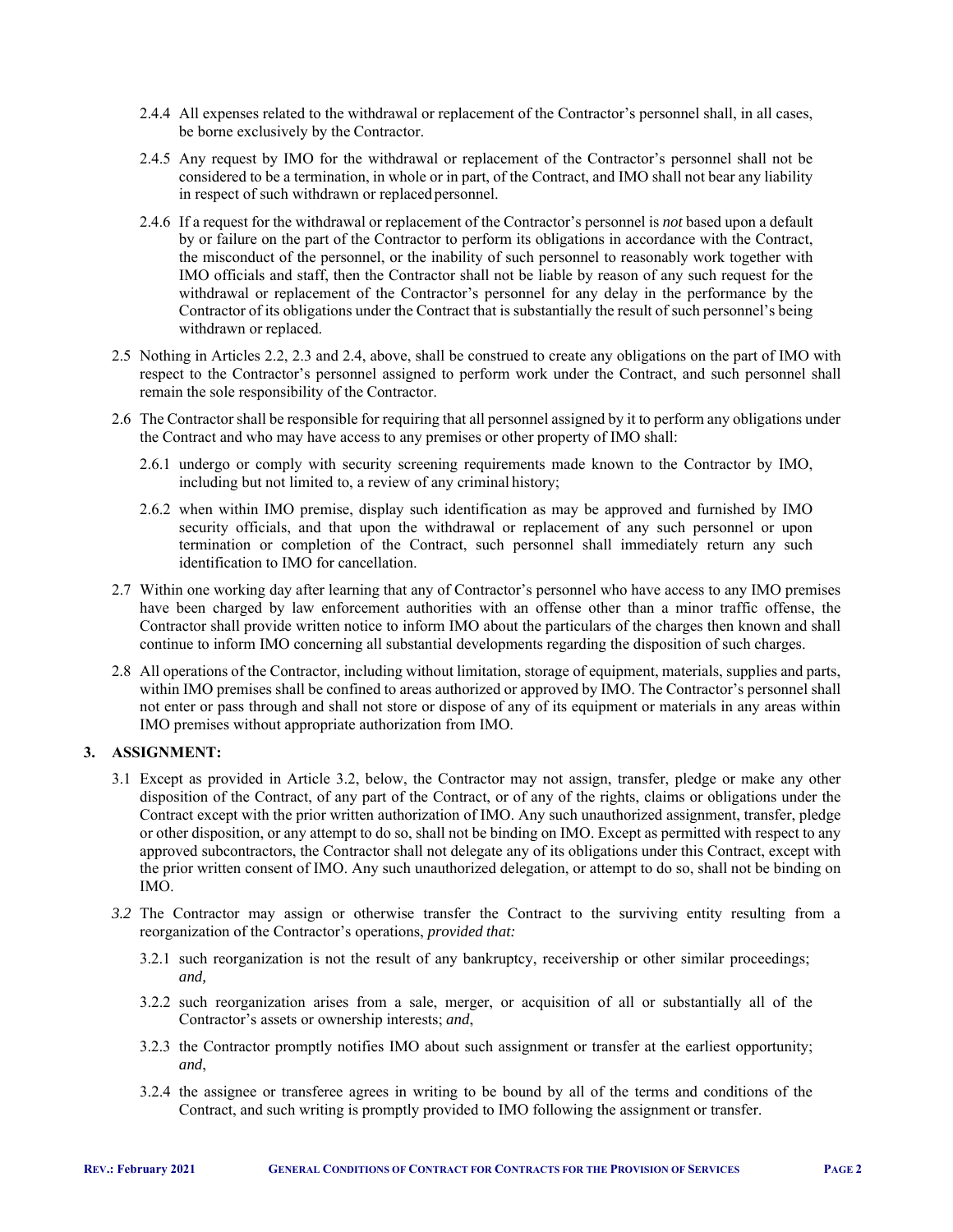4. **SUBCONTRACTING:** In the event that the Contractor requires the services of subcontractors to perform any obligations under the Contract, the Contractor shall obtain the prior written approval of IMO. IMO shall be entitled, in its sole discretion, to review the qualifications of any subcontractors and to reject any proposed subcontractor that IMO reasonably considers is not qualified to perform obligations under the Contract. IMO shall have the right to require any subcontractor's removal from IMO premises without having to give any justification therefor. Any such rejection or request for removal shall not, in and of itself, entitle the Contractor to claim any delays in the performance, or to assert any excuses for the non-performance, of any of its obligations under the Contract, and the Contractor shall be solely responsible for all services and obligations performed by its subcontractors. The terms of any subcontract shall be subject to, and shall be construed in a manner that is fully in accordance with, all of the terms and conditions of the Contract.

## 5. **INDEMNIFICATION**:

- 5.1 The Contractor shall indemnify, defend, and hold and save harmless, IMO, and its officials, agents and employees, from and against all suits, proceedings, claims, demands, losses and liability of any kind or nature brought by any third party against IMO, including, but not limited to, all litigation costs and expenses, attorney's fees, settlement payments and damages, based on, arising from, or relating to:
	- 5.1.1 allegations or claims that the possession of or use by IMO of any patented device, any copyrighted material, or any other goods, property or services provided or licensed to IMO under the terms of the Contract, in whole or in part, separately or in a combination contemplated by the Contractor's published specifications therefor, or otherwise specifically approved by the Contractor, constitutes an infringement of any patent, copyright, trademark, or other intellectual property right of any third party; *or,*
	- 5.1.2 any acts or omissions of the Contractor, or of any subcontractor or anyone directly or indirectly employed by them in the performance of the Contract, which give rise to legal liability to anyone not a party to the Contract, including, without limitation, claims and liability in the nature of a claim for workers' compensation.
- 5.2 The indemnity set forth in Article 5.1.1, above, shall not apply to:
	- 5.2.1 A claim of infringement resulting from the Contractor's compliance with specific written instructions by IMO directing a change in the specifications for the goods, property, materials, equipment or supplies to be or used, or directing a manner of performance of the Contract or requiring the use of specifications not normally used by the Contractor; *or*
	- 5.2.2 A claim of infringement resulting from additions to or changes in any goods, property, materials equipment, supplies or any components thereof furnished under the Contract if IMO or another party acting under the direction of IMO made such changes.
- 5.3 In addition to the indemnity obligations set forth in this Article 5, the Contractor shall be obligated, at its sole expense, to defend IMO and its officials, agents and employees, pursuant to this Article 5, regardless of whether the suits, proceedings, claims and demands in question actually give rise to or otherwise result in any loss or liability.
- 5.4 IMO shall advise the Contractor about any such suits, proceedings, claims, demands, losses or liability within a reasonable period of time after having received actual notice thereof. The Contractor shall have sole control of the defense of any such suit, proceeding, claim or demand and of all negotiations in connection with the settlement or compromise thereof, except with respect to the assertion or defense of the privileges and immunities of IMO or any matter relating thereto, for which only IMO itself is authorized to assert and maintain. IMO shall have the right, at its own expense, to be represented in any such suit, proceeding, claim or demand by independent counsel of its own choosing.
- 5.5 In the event the use by IMO of any goods, property or services provided or licensed to IMO by the Contractor, in whole or in part, in any suit or proceeding, is for any reason enjoined, temporarily or permanently, or is found to infringe any patent, copyright, trademark or other intellectual property right, or in the event of a settlement, is enjoined, limited or otherwise interfered with, then the Contractor, at its sole cost and expense, shall, promptly, either:
	- 5.5.1 procure for IMO the unrestricted right to continue using such goods or services provided to IMO;
	- 5.5.2 replace or modify the goods or services provided to IMO, or part thereof, with the equivalent or better goods or services, or part thereof, that is non-infringing; *or*,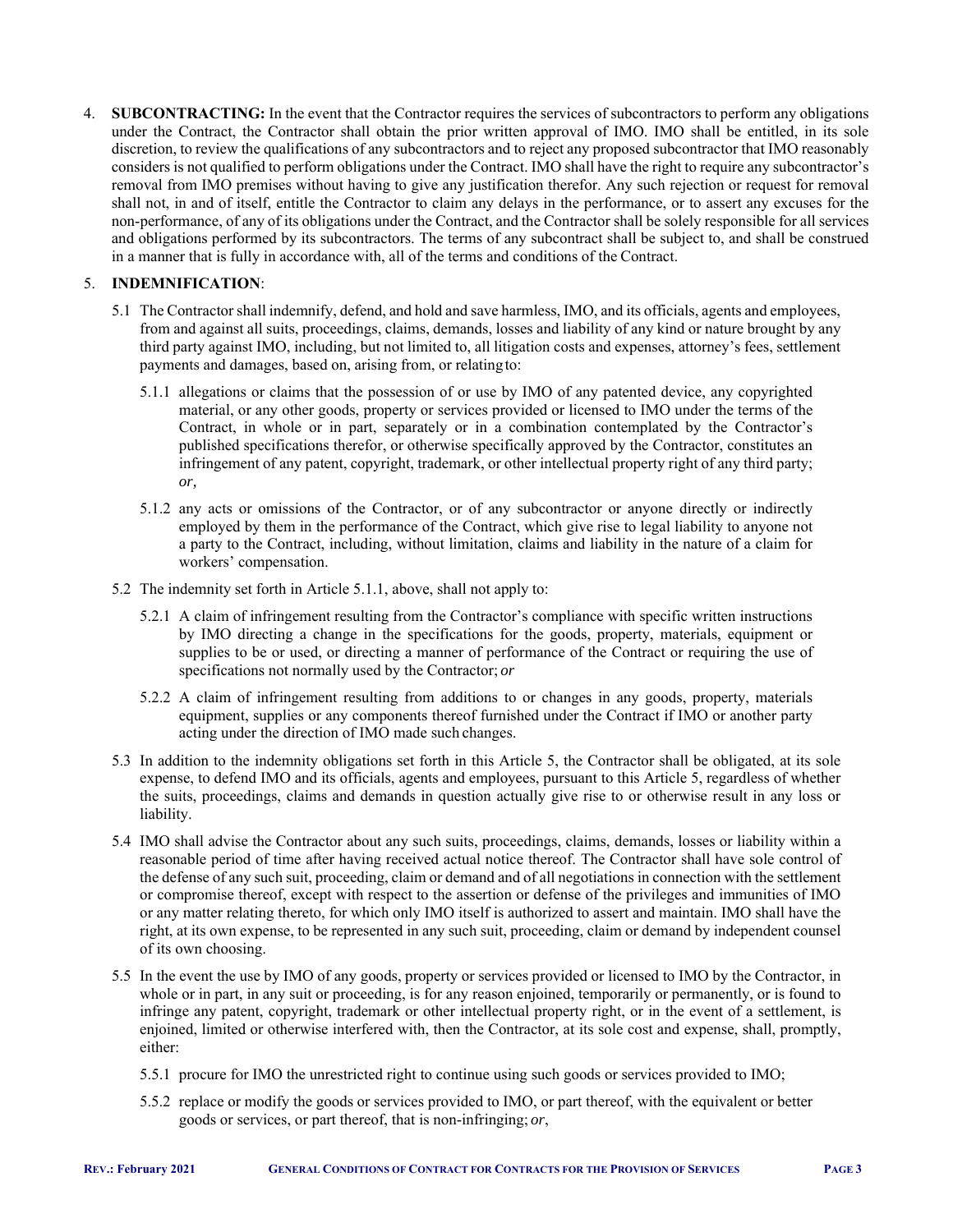5.5.3 refund to IMO the full price paid by IMO for the right to have or use such goods, property or services, or part thereof.

### 6. **INSURANCE AND LIABILITY**:

- 6.1 The Contractor shall pay IMO promptly for all loss, destruction, or damage to the property of IMO caused by the Contractor's personnel or by any of its subcontractors or anyone else directly or indirectly employed by the Contractor or any of its subcontractors in the performance of the Contract.
- 6.2 Unless otherwise provided in the Contract, prior to commencement of performance of any other obligations under the Contract, and subject to any limits set forth in the Contract, the Contractor shall take out and shall maintain for the entire term of the Contract, for any extension thereof, and for a period following any termination of the Contract reasonably adequate to deal with losses:
	- 6.2.1 insurance against all risks in respect of its property and any equipment used for the performance of the Contract;
	- 6.2.2 workers' compensation insurance, or its equivalent, or employer's liability insurance, or its equivalent, with respect to the Contractor's personnel sufficient to cover all claims for injury, death and disability, or any other benefits required to be paid by law, in connection with the performance of the Contract;
	- 6.2.3 liability insurance in an adequate amount to cover all claims, including, but not limited to, claims for death and bodily injury, products and completed operations liability, loss of or damage to property, and personal and advertising injury, arising from or in connection with the Contractor's performance under the Contract, including, but not limited to, liability arising out of or in connection with the acts or omissions of the Contractor, its personnel, agents, or invitees, or the use, during the performance of the Contract, of any vehicles, boats, airplanes or other transportation vehicles and equipment, whether or not owned by the Contractor; *and*,
	- 6.2.4 such other insurance as may be agreed upon in writing between the IMO and the Contractor.
- 6.3 The Contractor's liability policies shall also cover subcontractors and all defense costs and shall contain a standard "cross liability" clause.
- 6.4 The Contractor acknowledges and agrees that IMO accepts no responsibility for providing life, health, accident, travel or any other insurance coverage which may be necessary or desirable in respect of any personnel performing services for the Contractor in connection with the Contract.
- 6.5 Except for the workers' compensation insurance or any self-insurance program maintained by the Contractor and approved by IMO, in its sole discretion, for purposes of fulfilling the Contractor's requirements for providing insurance under the Contract, the insurance policies required under the Contract shall:
	- 6.5.1 name IMO as an additional insured under the liability policies, including, if required, as a separate endorsement under the policy;
	- 6.5.2 include a waiver of subrogation of the Contractor's insurance carrier's rights against IMO;
	- 6.5.3 provide that IMO shall receive written notice from the Contractor's insurance carrier not less than thirty (30) days prior to any cancellation or material change of coverage; *and*,
	- 6.5.4 include a provision for response on a primary and non-contributing basis with respect to any other insurance that may be available to IMO.
- 6.6 The Contractor shall be responsible to fund all amounts within any policy deductible or retention.
- 6.7 Except for any self-insurance program maintained by the Contractor and approved by IMO for purposes of fulfilling the Contractor's requirements for maintaining insurance under the Contract, the Contractor shall maintain the insurance taken out under the Contract with reputable insurers that are in good financial standing and that are acceptable to IMO. Prior to the commencement of any obligations under the Contract, the Contractor shall provide IMO with evidence, in the form of certificate of insurance or such other form as IMO may reasonably require, that demonstrates that the Contractor has taken out insurance in accordance with the requirements of the Contract. IMO reserves the right, upon written notice to the Contractor, to obtain copies of any insurance policies or insurance program descriptions required to be maintained by the Contractor under the Contract. Notwithstanding the provisions of Article 6.5.3, above, the Contractor shall promptly notify IMO concerning any cancellation or material change of insurance coverage required under the Contract.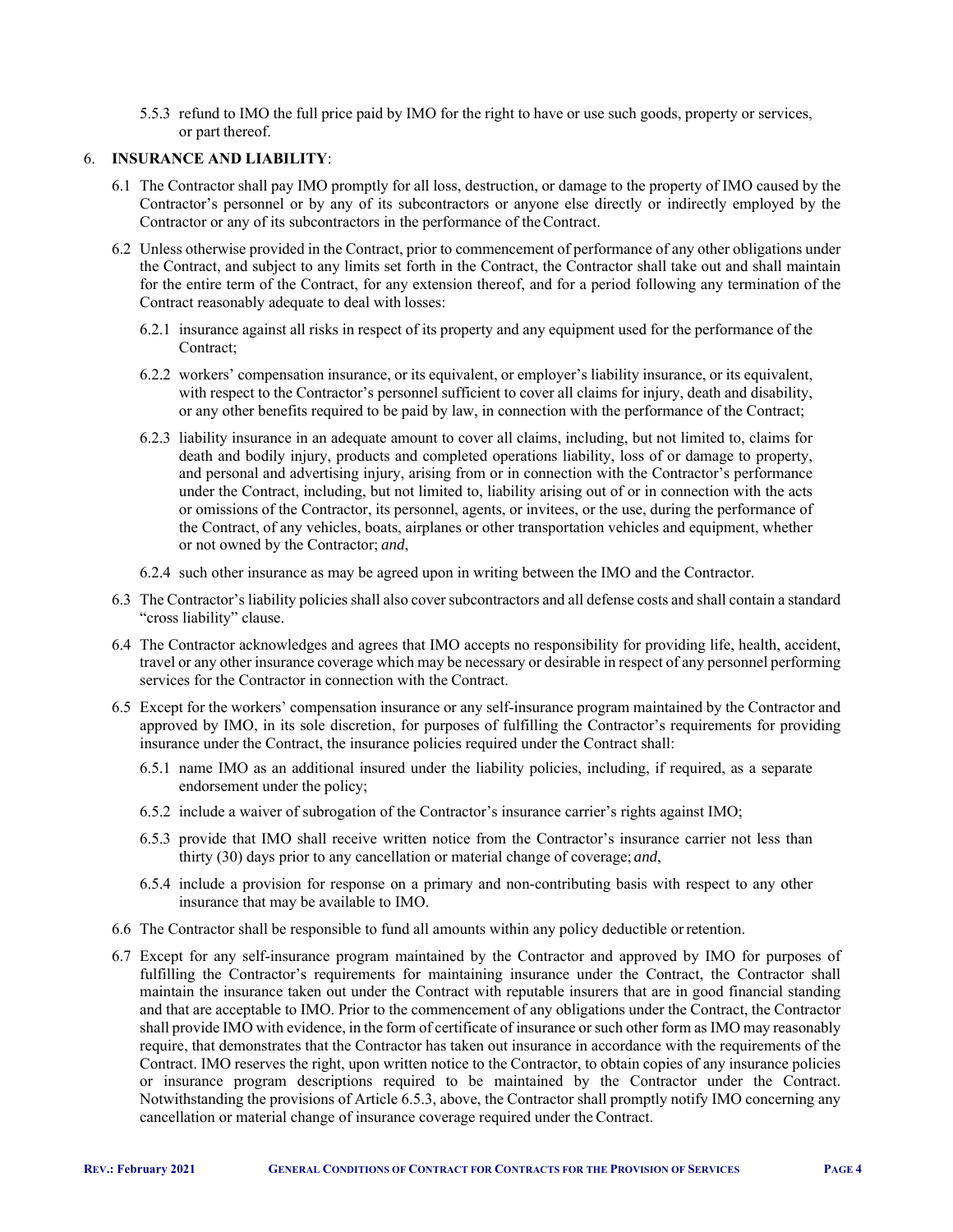- 6.8 The Contractor acknowledges and agrees that neither the requirement for taking out and maintaining insurance as set forth in the Contract nor the amount of any such insurance, including, but not limited to, any deductible or retention relating thereto, shall in any way be construed as limiting the Contractor's liability arising under or relating to the Contract.
- 7. **ENCUMBRANCES AND LIENS**: The Contractor shall not cause or permit any lien, attachment or other encumbrance by any person to be placed on file or to remain on file in any public office or on file with IMO against any monies due to the Contractor or that may become due for any work done or against any goods supplied or materials furnished under the Contract, or by reason of any other claim or demand against the Contractor or IMO.
- 8. **EQUIPMENT FURNISHED BY IMO TO THE CONTRACTOR**: Title to any equipment and supplies that may be furnished by IMO to the Contractor for the performance of any obligations under the Contract shall rest with IMO, and any such equipment shall be returned to IMO at the conclusion of the Contract or when no longer needed by the Contractor. Such equipment, when returned to IMO, shall be in the same condition as when delivered to the Contractor, subject to normal wear and tear, and the Contractor shall be liable to compensate IMO for the actual costs of any loss of, damage to, or degradation of the equipment that is beyond normal wear and tear.

## **9. COPYRIGHT, PATENTS AND OTHER PROPRIETARY RIGHTS:**

- 9.1 Except as is otherwise expressly provided in writing in the Contract, IMO shall be entitled to all intellectual property and other proprietary rights including, but not limited to, patents, copyrights, and trademarks, with regard to products, processes, inventions, ideas, know-how, or documents and other materials which the Contractor has developed for IMO under the Contract and which bear a direct relation to or are produced or prepared or collected in consequence of, or during the course of, the performance of the Contract. The Contractor acknowledges and agrees that such products, documents and other materials constitute works made for hire for IMO.
- 9.2 To the extent that any such intellectual property or other proprietary rights consist of any intellectual property or other proprietary rights of the Contractor: (i) that pre-existed the performance by the Contractor of its obligations under the Contract, or (ii) that the Contractor may develop or acquire, or may have developed or acquired, independently of the performance of its obligations under the Contract, IMO does not and shall not claim any ownership interest thereto, and the Contractor grants to IMO a perpetual license to use such intellectual property or other proprietary right solely for the purposes of and in accordance with the requirements of the Contract.
- 9.3 At the request of IMO, the Contractor shall take all necessary steps, execute all necessary documents and generally assist in securing such proprietary rights and transferring or licensing them to IMO in compliance with the requirements of the applicable law and of the Contract.
- 9.4 Subject to the foregoing provisions, all maps, drawings, photographs, mosaics, plans, reports, estimates, recommendations, documents, and all other data compiled by or received by the Contractor under the Contract shall be the property of IMO, shall be made available for use or inspection by IMO at reasonable times and in reasonable places, shall be treated as confidential, and shall be delivered only to IMO authorized officials on completion of work under the Contract.
- 10. **PUBLICITY, AND USE OF THE NAME, EMBLEM OR OFFICIAL SEAL OF IMO:** The Contractor shall not advertise or otherwise make public for purposes of commercial advantage or goodwill that it has a contractual relationship with IMO, nor shall the Contractor, in any manner whatsoever use the name, emblem or official seal of IMO, or any abbreviation of the name of IMO in connection with its business or otherwise without the written permission of IMO.
- 11. **CONFIDENTIAL NATURE OF DOCUMENTS AND INFORMATION**: Information and data that is considered proprietary by either Party or that is delivered or disclosed by one Party ("Discloser") to the other Party ("Recipient") during the course of performance of the Contract, and that is designated as confidential ("Information"), shall be held in confidence by that Party and shall be handled as follows:
	- 11.1 The Recipient shall:
		- 11.1.1 use the same care and discretion to avoid disclosure, publication or dissemination of the Discloser's Information as it uses with its own similar Information that it does not wish to disclose, publish or disseminate; *and*,
		- 11.1.2 use the Discloser's Information solely for the purpose for which it was disclosed.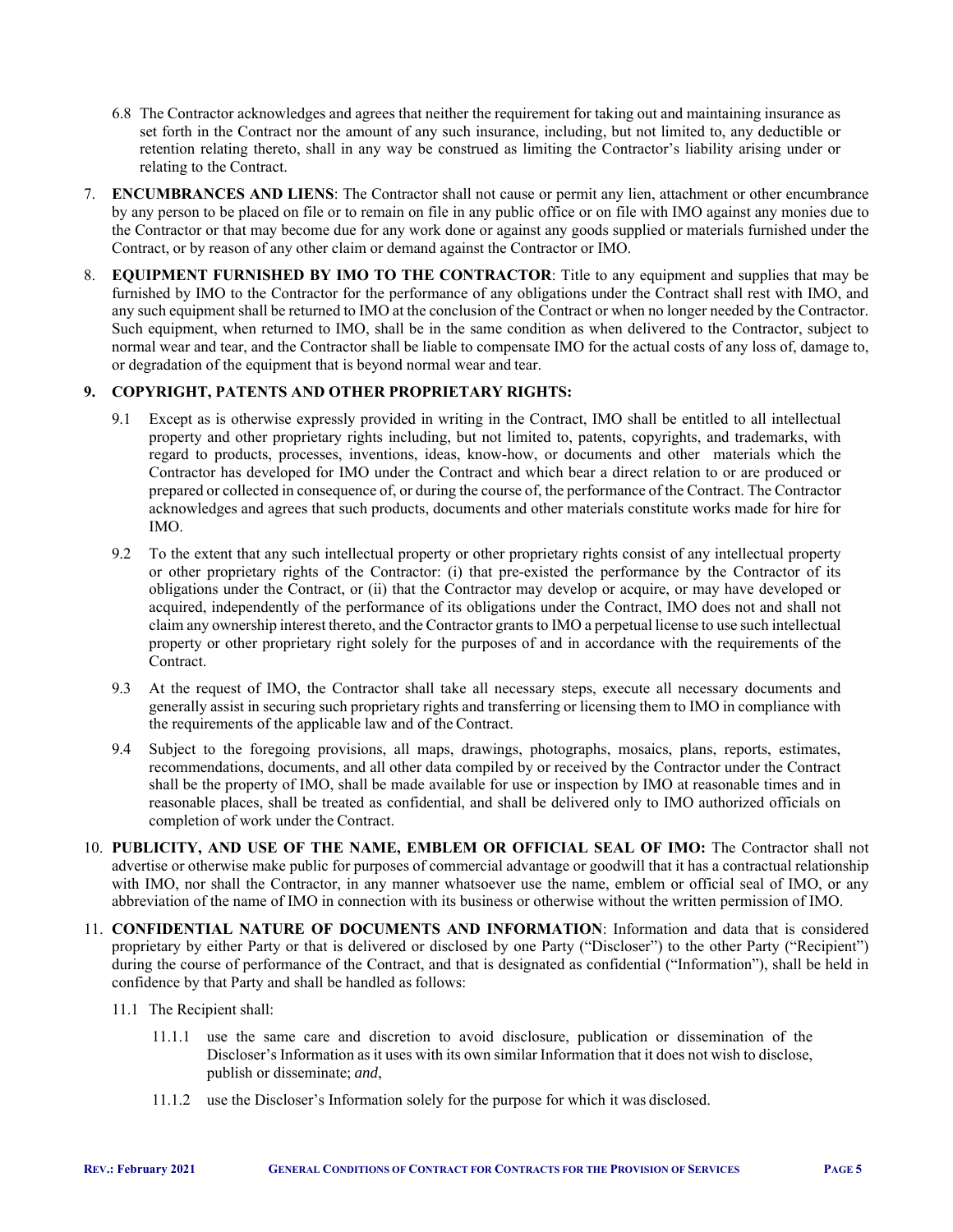- 11.2 Provided that the Recipient has a written agreement with the following persons or entities requiring them to treat the Information confidential in accordance with the Contract and this Article 11, the Recipient may disclose Information to:
	- 11.2.1 any other party with the Discloser's prior written consent; *and*,
	- 11.2.2 the Recipient's employees, officials, representatives and agents who have a need to know such Information for purposes of performing obligations under the Contract, and employees officials, representatives and agents of any legal entity that it controls, controls it, or with which it is under common control, who have a need to know such Information for purposes of performing obligations under the Contract, *provided that,* for these purposes a controlled legal entity means:
		- 11.2.2.1 a corporate entity in which the Party owns or otherwise controls, whether directly or indirectly, over fifty percent (50%) of voting shares thereof; *or*,
		- 11.2.2.2 any entity over which the Party exercises effective managerial control; *or*,
		- 11.2.2.3 for IMO, a subsidiary organ or body of IMO established in accordance with the Convention on the International Maritime Organization.
- 11.3 The Contractor may disclose Information to the extent required by law, *provided that*, subject to and without any waiver of the privileges and immunities of IMO, the Contractor will give IMO sufficient prior notice of a request for the disclosure of Information in order to allow IMO to have a reasonable opportunity to take protective measures or such other action as may be appropriate before any such disclosure is made.
- 11.4 In line with article 17, IMO may only disclose Information to the extent as required pursuant to the Convention on the International Maritime Organization, ICTS Information Security Management System Privacy Policy and ICTS Integrated Management System Management of external providers or pursuant to resolutions or regulations of its organs or rules promulgated thereunder.
- 11.5 The Recipient shall not be precluded from disclosing Information that is obtained by the Recipient from a third party without restriction, is disclosed by the Discloser to a third party without any obligation of confidentiality, is previously known by the Recipient, or at any time is developed by the Recipient completely independently of any disclosures hereunder.

11.6 These obligations and restrictions of confidentiality shall be effective during the term of the Contract, including any extension thereof, and, unless otherwise provided in the Contract, shall remain effective following any termination of the Contract.

## 12. **FORCE MAJEURE; OTHER CHANGES IN CONDITIONS**:

- 12.1 In the event of and as soon as possible after the occurrence of any cause constituting *force majeure*, the affected Party shall give notice and full particulars in writing to the other Party, of such occurrence or cause if the affected Party is thereby rendered unable, wholly or in part, to perform its obligations and meet its responsibilities under the Contract. The affected Party shall also notify the other Party of any other changes in condition or the occurrence of any event which interferes or threatens to interfere with its performance of the Contract. Not more than fifteen (15) days following the provision of such notice of *force majeure* or other changes in condition or occurrence, the affected Party shall also submit a statement to the other Party of estimated expenditures that will likely be incurred for the duration of the change in condition or occurrence or the event of *force majeure*. On receipt of the notice or notices required hereunder, the Party not affected by the occurrence of a cause constituting *force majeure* or changes in condition or occurrence shall take such action as it reasonably considers to be appropriate or necessary in the circumstances, including the granting to the affected Party of a reasonable extension of time in which to perform any obligations under the Contract.
- 12.2 If the Contractor is rendered unable, wholly or in part, by reason of *force majeure* to perform its obligations and meet its responsibilities under the Contract, IMO shall have the right to suspend or terminate the Contract on the same terms and conditions as are provided for in Article 13, "Termination," except that the period of notice shall be seven (7) days instead of thirty (30) days. In any case, IMO shall be entitled to consider the Contractor permanently unable to perform its obligations under the Contract in case the Contractor is unable to perform its obligations, wholly or in part, by reason of *force majeure* for any period in excess of ninety (90) days.
- **REV.: February 2021 GENERAL CONDITIONS OF CONTRACT FOR CONTRACTS FOR THE PROVISION OF SERVICES PAGE 6** 12.3 *Force majeure* as used herein means any unforeseeable and irresistible act of nature, any act of war (whether declared or not), invasion, revolution, insurrection, terrorism, epidemic, pandemic or any other acts of a similar nature or force, *provided that* such acts arise from causes beyond the control and without the fault or negligence of the Contractor. The Contractor acknowledges and agrees that, with respect to any obligations under the Contract that the Contractor must perform in areas in which IMO is engaged in, preparing to engage in, or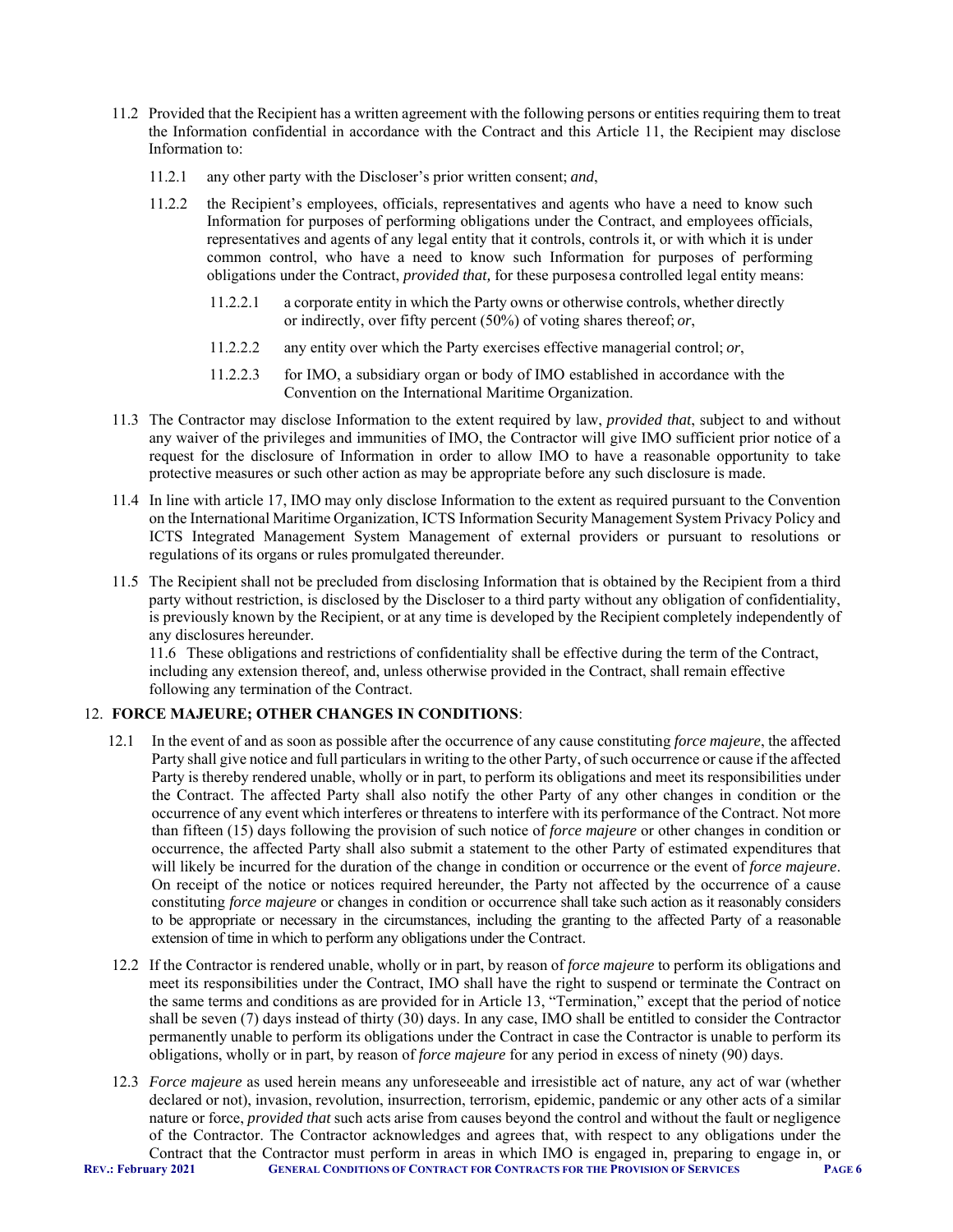disengaging from any capacity building or similar activities, any delays or failure to perform such obligations arising from or relating to harsh conditions within such areas, or to any incidents of civil unrest occurring in such areas, shall not, in and of itself, constitute *force majeure* under the Contract.

#### 13. **TERMINATION**:

- 13.1 Either Party may terminate the Contract for cause, in whole or in part, upon thirty (30) days' notice, in writing, to the other Party. The initiation of conciliation or arbitral proceedings in accordance with Article 16 "Settlement of Disputes," below, shall not be deemed to be a "cause" for or otherwise to be in itself a termination of the Contract.
- 13.2 IMO may terminate the Contract at any time by providing written notice to the Contractor in any case in which the mandate of IMO applicable to the performance of the Contract or the funding of IMO applicable to the Contract is curtailed or terminated, whether in whole or in part. In addition, unless otherwise provided by the Contract, upon sixty (60) day's advance written notice to the Contractor, IMO may terminate the Contract without having to provide any justification therefor.
- 13.3 In the event of any termination of the Contract, upon receipt of notice of termination that has been issued by IMO, the Contractor shall, except as may be directed by IMO in the notice of termination or otherwise in writing:
	- 13.3.1 take immediate steps to bring the performance of any obligations under the Contract to a close in a prompt and orderly manner, and in doing so, reduce expenses to a minimum;
	- 13.3.2 refrain from undertaking any further or additional commitments under the Contract as of and following the date of receipt of such notice;
	- 13.3.3 place no further subcontracts or orders for materials, services, or facilities, except as IMO and the Contractor agree in writing are necessary to complete any portion of the Contract that is not terminated;
	- 13.3.4 terminate all subcontracts or orders to the extent they relate to the portion of the Contract terminated;
	- 13.3.5 transfer title and deliver to IMO the fabricated or unfabricated parts, work in process, completed work, supplies, and other material produced or acquired for the portion of the Contract terminated;
	- 13.3.6 deliver all completed or partially completed plans, drawings, information, and other property that, if the Contract had been completed, would be required to be furnished to IMO thereunder;
	- 13.3.7 complete performance of the work not terminated; *and*,
	- 13.3.8 take any other action that may be necessary, or that IMO may direct in writing, for the minimization of losses and for the protection and preservation of any property, whether tangible or intangible, related to the Contract that is in the possession of the Contractor and in which IMO has or may be reasonably expected to acquire an interest.
- 13.4 In the event of any termination of the Contract, IMO shall be entitled to obtain reasonable written accountings from the Contractor concerning all obligations performed or pending in accordance with the Contract. In addition, IMO shall not be liable to pay the Contractor except for those goods delivered and services provided to IMO in accordance with the requirements of the Contract, but only if such goods or services were ordered, requested or otherwise provided prior to the Contractor's receipt of notice of termination from IMO or prior to the Contractor's tendering of notice of termination to IMO.
- 13.5 IMO may, without prejudice to any other right or remedy available to it, terminate the Contract forthwith in the event that:
	- 13.5.1 the Contractor is adjudged bankrupt, or is liquidated, or becomes insolvent, or applies for a moratorium or stay on any payment or repayment obligations, or applies to be declared insolvent;
	- 13.5.2 the Contractor is granted a moratorium or a stay, or is declared insolvent;
	- 13.5.3 the Contractor makes an assignment for the benefit of one or more of its creditors;
	- 13.5.4 a Receiver is appointed on account of the insolvency of the Contractor;
	- 13.5.5 the Contractor offers a settlement in lieu of bankruptcy or receivership; *or,*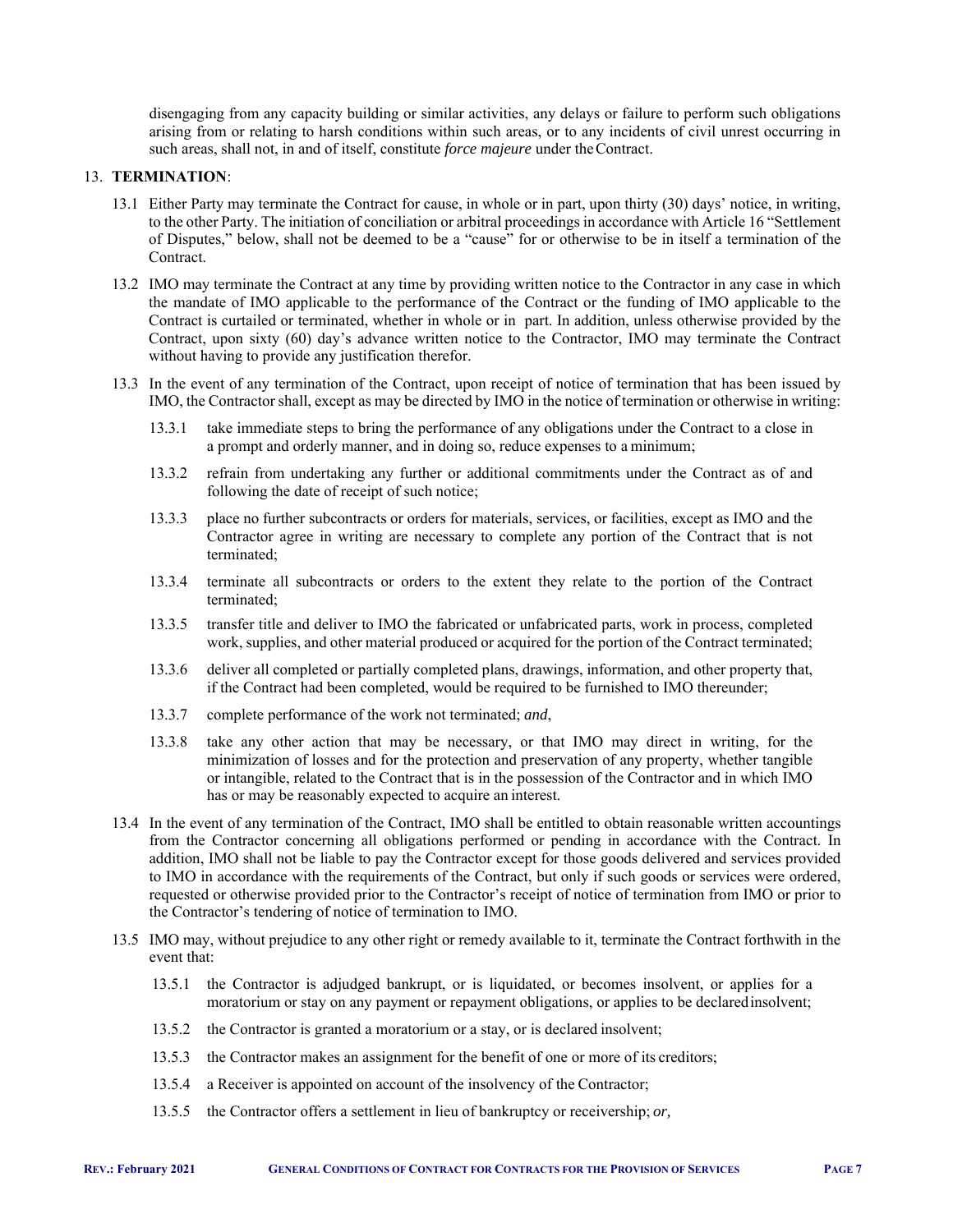- 13.5.6 IMO reasonably determines that the Contractor has become subject to a materially adverse change in its financial condition that threatens to substantially affect the ability of the Contractor to perform any of its obligations under the Contract.
- 13.6 Except as prohibited by law, the Contractor shall be bound to compensate IMO for all damages and costs, including, but not limited to, all costs incurred by IMO in any legal or non-legal proceedings, as a result of any of the events specified in Article 13.5, above, and resulting from or relating to a termination of the Contract, even if the Contractor is adjudged bankrupt, or is granted a moratorium or stay or is declared insolvent. The Contractor shall immediately inform IMO of the occurrence of any of the events specified in Article 13.5, above, and shall provide IMO with any information pertinent thereto.
- 13.7 The provisions of this Article 13 are without prejudice to any other rights or remedies of IMO under the Contract or otherwise.
- 14. **NON-WAIVER OF RIGHTS**: The failure by either Party to exercise any rights available to it, whether under the Contract or otherwise, shall not be deemed for any purposes to constitute a waiver by the other Party of any such right or any remedy associated therewith, and shall not relieve the Parties of any of their obligations under the Contract.
- 15. **NON-EXCLUSIVITY:** Unless otherwise specified in the Contract, IMO shall have no obligation to purchase any minimum quantities of goods or services from the Contractor, and IMO shall have no limitation on its right to obtain goods or services of the same kind, quality and quantity described in the Contract, from any other source at any time.

#### 16. **SETTLEMENT OF DISPUTES**:

- 16.1 **AMICABLE SETTLEMENT**: The Parties shall use their best efforts to amicably settle any dispute, controversy, or claim arising out of the Contract or the breach, termination, or invalidity thereof. Where the Parties wish to seek such an amicable settlement through conciliation, the conciliation shall take place in accordance with the Conciliation Rules then obtaining of the United Nations Commission on International Trade Law ("UNCITRAL"), or according to such other procedure as may be agreed between the Parties in writing.
- 16.2 **ARBITRATION**: Any dispute, controversy, or claim between the Parties arising out of the Contract or the breach, termination, or invalidity thereof, unless settled amicably under Article 16.1, above, within sixty (60) days after receipt by one Party of the other Party's written request for such amicable settlement, shall be referred by either Party to arbitration in accordance with the UNCITRAL Arbitration Rules then obtaining. The decisions of the arbitral tribunal shall be based on general principles of international commercial law. The arbitral tribunal shall be empowered to order the return or destruction of goods or any property, whether tangible or intangible, or of any confidential information provided under the Contract, order the termination of the Contract, or order that any other protective measures be taken with respect to the goods, services or any other property, whether tangible or intangible, or of any confidential information provided under the Contract, as appropriate, all in accordance with the authority of the arbitral tribunal pursuant to Article 26 ("Interim measures") and Article 34 ("Form and effect of the award") of the UNCITRAL Arbitration Rules. The arbitral tribunal shall have no authority to award punitive damages. In addition, unless otherwise expressly provided in the Contract, the arbitral tribunal shall have no authority to award interest in excess of the London Inter-Bank Offered Rate ("LIBOR") then prevailing, and any such interest shall be simple interest only. The Parties shall be bound by any arbitration award rendered as a result of such arbitration as the final adjudication of any such dispute, controversy, or claim. The place of arbitration shall be London, United Kingdom.
- 17. **PRIVILEGES AND IMMUNITIES**: IMO is an international intergovernmental organization that is subject to international law and, therefore, not subject to a national legislation. As a United Nations Specialized Agency, IMO enjoys the Privileges and Immunities awarded in the Convention on the Privileges and Immunities of the Specialized Agencies of 1947, including the immunity of legal process and the immunity of execution. Nothing in or relating to the Contract shall be deemed a waiver, express or implied, of any of the privileges and immunities of IMO, including its subsidiary organs and bodies.

#### 18. **TAX EXEMPTION**:

18.1 Article III, Section 9, of the Convention on the Privileges and Immunities of the Specialized Agencies provides, *inter alia*, that IMO, including its subsidiary organs and bodies, is exempt from all direct taxes, except charges for public utility services, and is exempt from customs restrictions, duties, and charges of a similar nature in respect of articles imported or exported for its official use. In the event any governmental authority refuses to recognize the exemptions of IMO from such taxes, restrictions, duties, or charges, the Contractor shall immediately consult with IMO to determine a mutually acceptable procedure.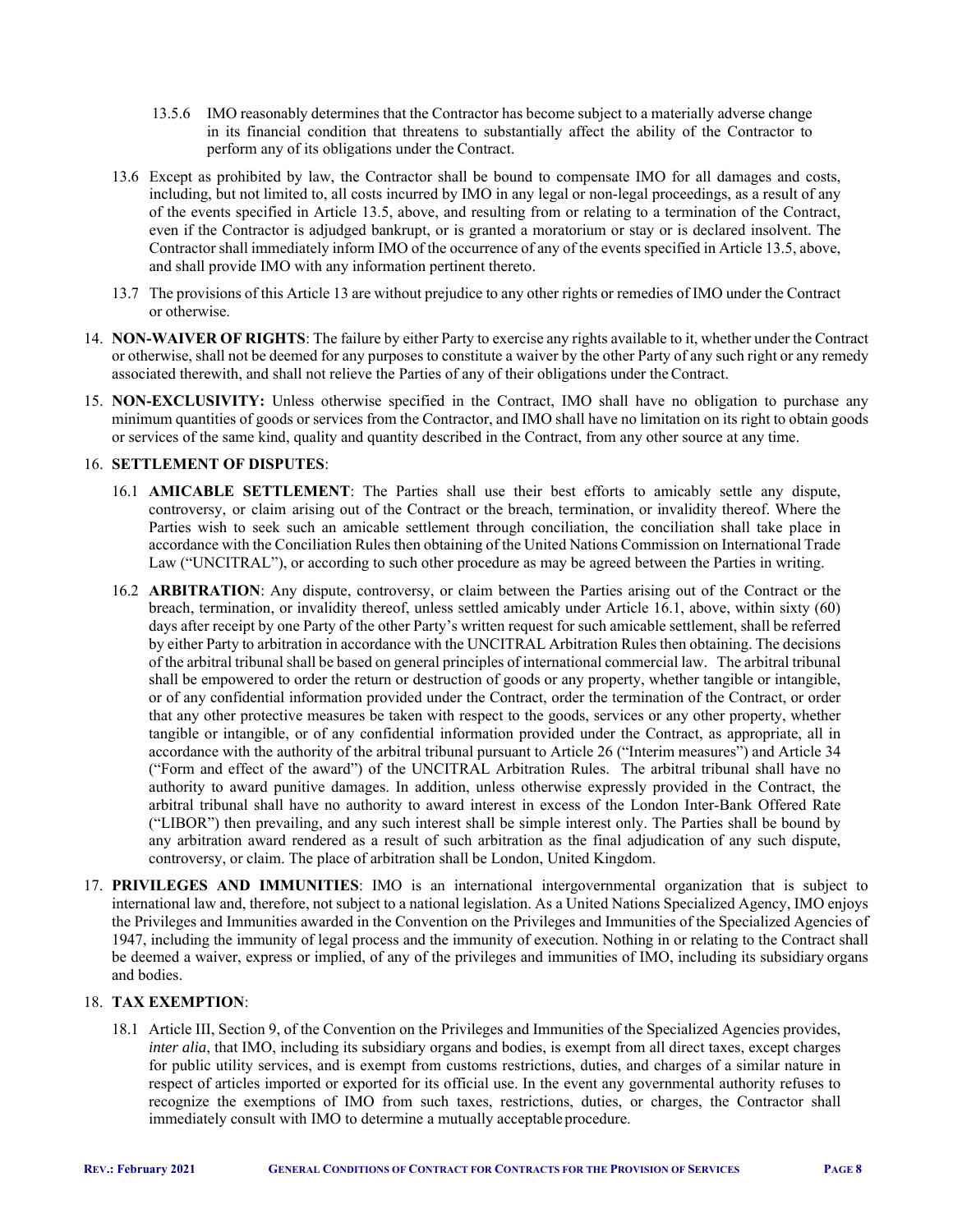18.2 The Contractor authorizes IMO to deduct from the Contractor's invoices any amount representing such taxes, duties or charges, unless the Contractor has consulted with IMO before the payment thereof and IMO has, in each instance, specifically authorized the Contractor to pay such taxes, duties, or charges under written protest. In that event, the Contractor shall provide IMO with written evidence that payment of such taxes, duties or charges has been made and appropriately authorized, and IMO shall reimburse the Contractor for any such taxes, duties, or charges so authorized by IMO and paid by the Contractor under written protest.

## 19. **MODIFICATIONS**:

- 19.1 Only the Director, Administrative Division, or such other contracting authority as IMO has made known to the Contractor in writing, possesses the authority to agree on behalf of IMO to any modification of or change in the Contract, to a waiver of any of its provisions or to any additional contractual relationship of any kind with the Contractor. Accordingly, no modification or change in the Contract shall be valid and enforceable against IMO unless provided by a valid written amendment to the Contract signed by the Contractor and the Director, Administrative Division or such other contracting authority.
- 19.2 If the Contract shall be extended for additional periods in accordance with the terms and conditions of the Contract, the terms and conditions applicable to any such extended term of the Contract shall be the same terms and conditions as set forth in the Contract, unless the Parties shall have agreed otherwise pursuant to a valid amendment concluded in accordance with Article 19.1, above.
- 19.3 The terms or conditions of any supplemental undertakings, licenses, or other forms of agreement concerning any goods or services provided under the Contract shall not be valid and enforceable against IMO nor in any way shall constitute an agreement by IMO thereto unless any such undertakings, licenses or other forms are the subject of a valid amendment concluded in accordance with Article 19.1, above.

#### 20. **AUDITS AND INVESTIGATIONS**:

- 20.1 Each invoice paid by IMO shall be subject to a post-payment audit by auditors, whether internal or external, of IMO or by other authorized and qualified agents of IMO at any time during the term of the Contract and for a period of three (3) years following the expiration or prior termination of the Contract. IMO shall be entitled to a refund from the Contractor for any amounts shown by such audits to have been paid by IMO other than in accordance with the terms and conditions of the Contract.
- 20.2 IMO may conduct investigations relating to any aspect of the Contract or the award thereof, the obligations performed under the Contract, and the operations of the Contractor generally relating to performance of the Contract at any time during the term of the Contract and for a period of three (3) years following the expiration or prior termination of the Contract.
- 20.3 The Contractor shall provide its full and timely cooperation with any such inspections, post-payment audits or investigations. Such cooperation shall include, but shall not be limited to, the Contractor's obligation to make available its personnel and any relevant documentation for such purposes at reasonable times and on reasonable conditions and to grant to IMO access to the Contractor's premises at reasonable times and on reasonable conditions in connection with such access to the Contractor's personnel and relevant documentation. The Contractor shall require its agents, including, but not limited to, the Contractor's attorneys, accountants or other advisers, to reasonably cooperate with any inspections, post-payment audits or investigations carried out by IMO hereunder.

## 21. **LIMITATION ON ACTIONS**:

- 21.1 Except with respect to any indemnification obligations in Article 5, above, or as are otherwise set forth in the Contract, any arbitral proceedings in accordance with Article 16.2, above, arising out of the Contract must be commenced within three years after the cause of action has accrued.
- 21.2 The Parties further acknowledge and agree that, for these purposes, a cause of action shall accrue when the breach actually occurs, or, in the case of latent defects, when the injured Party knew or should have known all of the essential elements of the cause of action, or in the case of a breach of warranty, when tender of delivery is made, except that, if a warranty extends to future performance of the goods or any process or system and the discovery of the breach consequently must await the time when such goods or other process or system is ready to perform in accordance with the requirements of the Contract, the cause of action accrues when such time of future performance actually begins.
- 22. **ESSENTIAL TERMS**: The Contractor acknowledges and agrees that each of the provisions in Articles 23 to 28 hereof constitutes an essential term of the Contract and that any breach of any of these provisions shall entitle IMO to